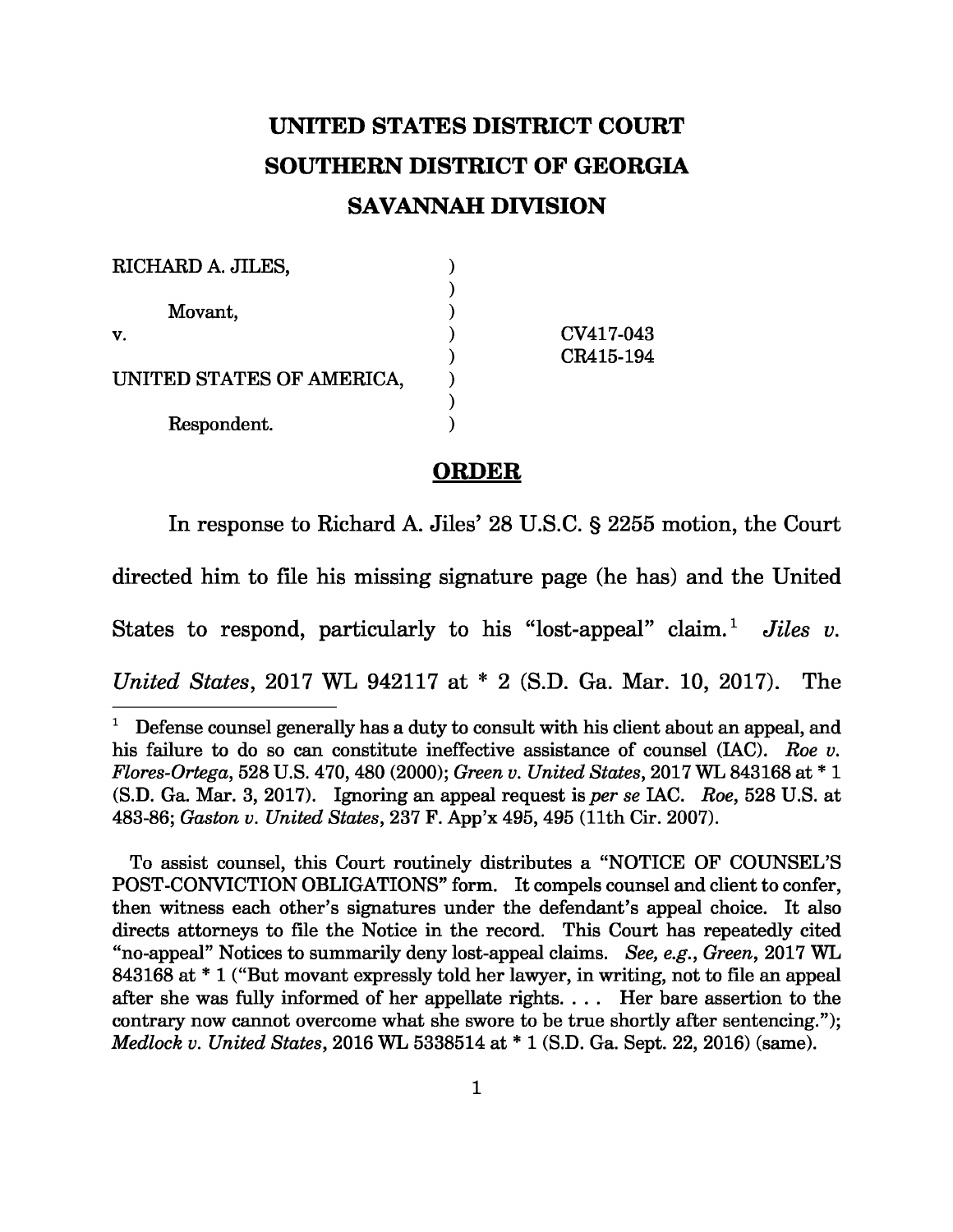Government conceded that Jiles is entitled to an evidentiary hearing on whether he asked his appointed lawyer, Charles V. Loncon, to appeal his conviction.<sup>2</sup> CR415-194, doc. 36 at 5-6. The Court directed Loncon to explain why the record is bereft of the "NOTICE OF COUNSEL'S POST-CONVICTION OBLIGATIONS" form that it had distributed to him upon his initial appearance.<sup>3</sup> Doc. 37 (citing doc. 12).

Loncon claimed he fully consulted with Jiles, who then elected not

to appeal. Doc. 38-1 at 4. Loncon then represented to this Court:

I had printed the Notice of Counsel Post-Conviction Obligations and brought it to Court for sentencing. My recollection of the events is simply that I reviewed the waiver with Mr. Jiles following sentencing, obtain[ed] his signature, and handed that form to the courtroom clerk.

*Id.* ¶ 15.

<sup>2</sup>*See Moore v. United States* , 2014 WL 1152860 at \*19 (S.D. Ala. Mar. 21, 2014) (ordering evidentiary hearing on conflicting evidence whether movant instructed attorney to file an appeal); *Johnson v. United States*, 2013 WL 6799204 at \*11 (M.D. Fla. Dec. 23, 2013) ("Where, as here, a decision on counsel's ineffectiveness for failure to file a notice of appeal requires a credibility determination and the pleadings are insufficient to establish the content of the communications between a defendant and his counsel, an evidentiary hearing is necessary. *Gomez-Diaz v. United States* , 433 F.3d [788, 792 (11th Cir. 2005)].").

<sup>3</sup>*See Mingo v. United States* , 2014 WL 4702577 at \* 1 (S.D. Ga. Sept. 22, 2014) (similar directive in another "lost appeal" case).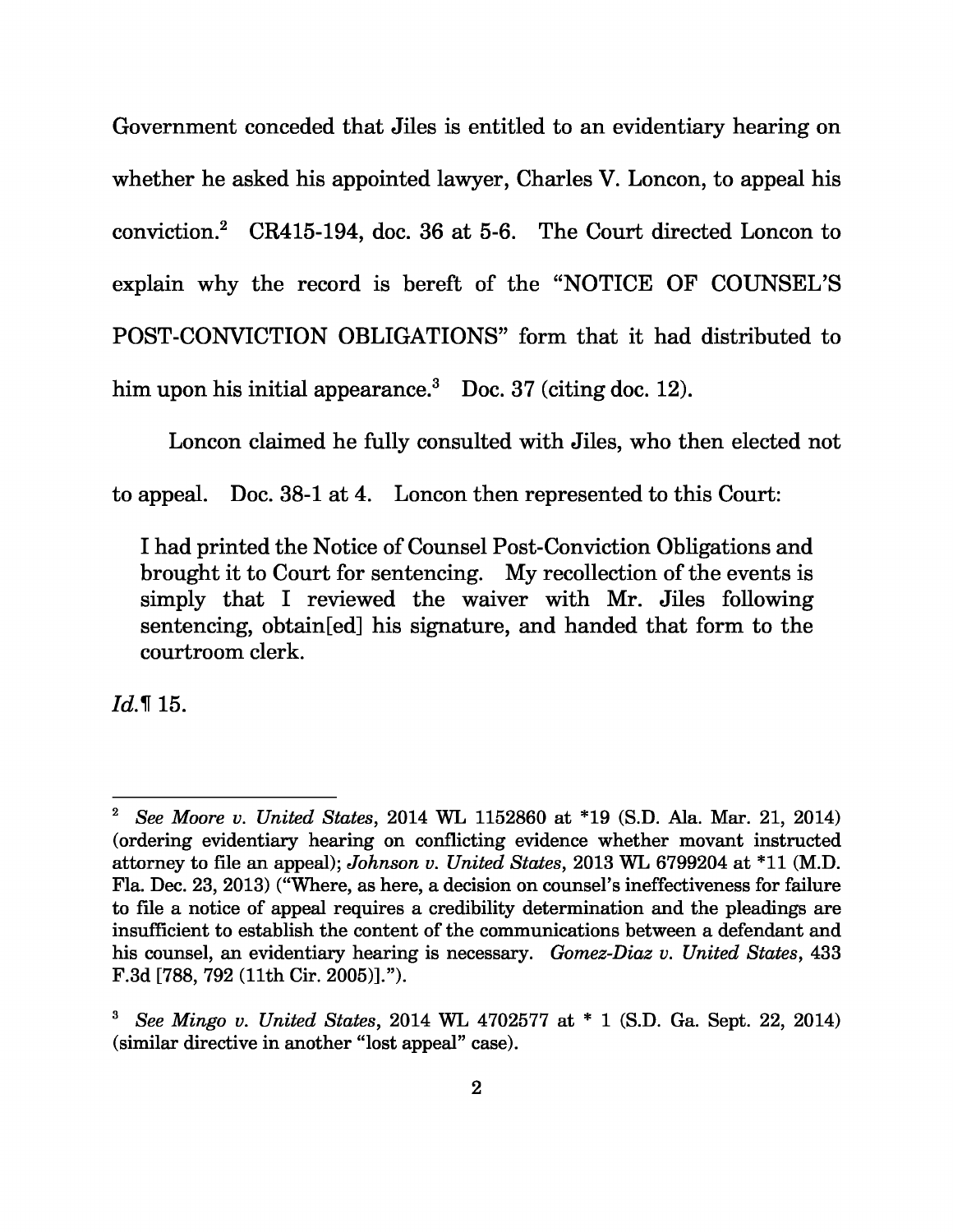The "Clerk's Minutes" of the Sentencing Hearing, however, bear no mention of the Notice. Doc. 24. Nor does that deputy recall Loncon handing to her Jiles' executed Notice form. And the preprinted portion of the Notice reminded Loncon that:

[c]ounsel must file this form in the trial-court record of the defendant's case within ten business days following its completion. Attach this as the second page of a document bearing the caption of your client's case with this title: "POST-CONVICTION CONSULTATION CERTIFICATION."

Doc. 12 (Notice) at  $4<sup>4</sup>$ 

Henceforth, lawyers appearing before the undersigned must file the Notice *directly* with the Clerk of Court. They may *not* hand it to any other court staff. Claiming to have done so will not insulate them from the \$10,000-expense sanction. And it goes without saying that counsel should retain a file-stamped copy of their *filed*  Notice for their own records (Loncon has not produced one here, and he should have noticed that no "Notice" docketing email issued after he claimed to have handed his over to a courtroom deputy).

Finally, it is again worth reminding that the Notice has spared many a lawyer from having to testify at "lost appeal" evidentiary hearings. *See, e.g.* , *Price v. United States*, 2017 WL 525869 at \* 4 (S.D. Ga. Feb. 8, 2017) (counsel's filed Notice and accompanying declaration "rebut Price's § 2255 claim that counsel 'neglected to apprise me of the advantages and disadvantages of filing a direct appeal in my criminal case.'"), *adopted*, 2017 WL 11393058 (S.D. Ga. Apr. 11, 2017). It thus makes sense to ensure its presence on every lawyer's radar screen. Extra copies of the Notice (which

In the past the Court has warned that it may assess against counsel the estimated \$10,000 expense caused by counsel's failure to consult *and* document that fact by filing such Notice in the record. *Mingo v. United States*, 67 F. Supp. 3d 1370, 1372 (S.D. Ga. 2014). Faced with that potential consequence, it's far too tempting to claim "I may have given it to" some unnamed court staff member. Indeed, the Court has been down this road before. *See id.* at 1371 (defense counsel, in another "missing Notice" case, declared that he "handed the Notice to the courtroom deputy clerk to file.").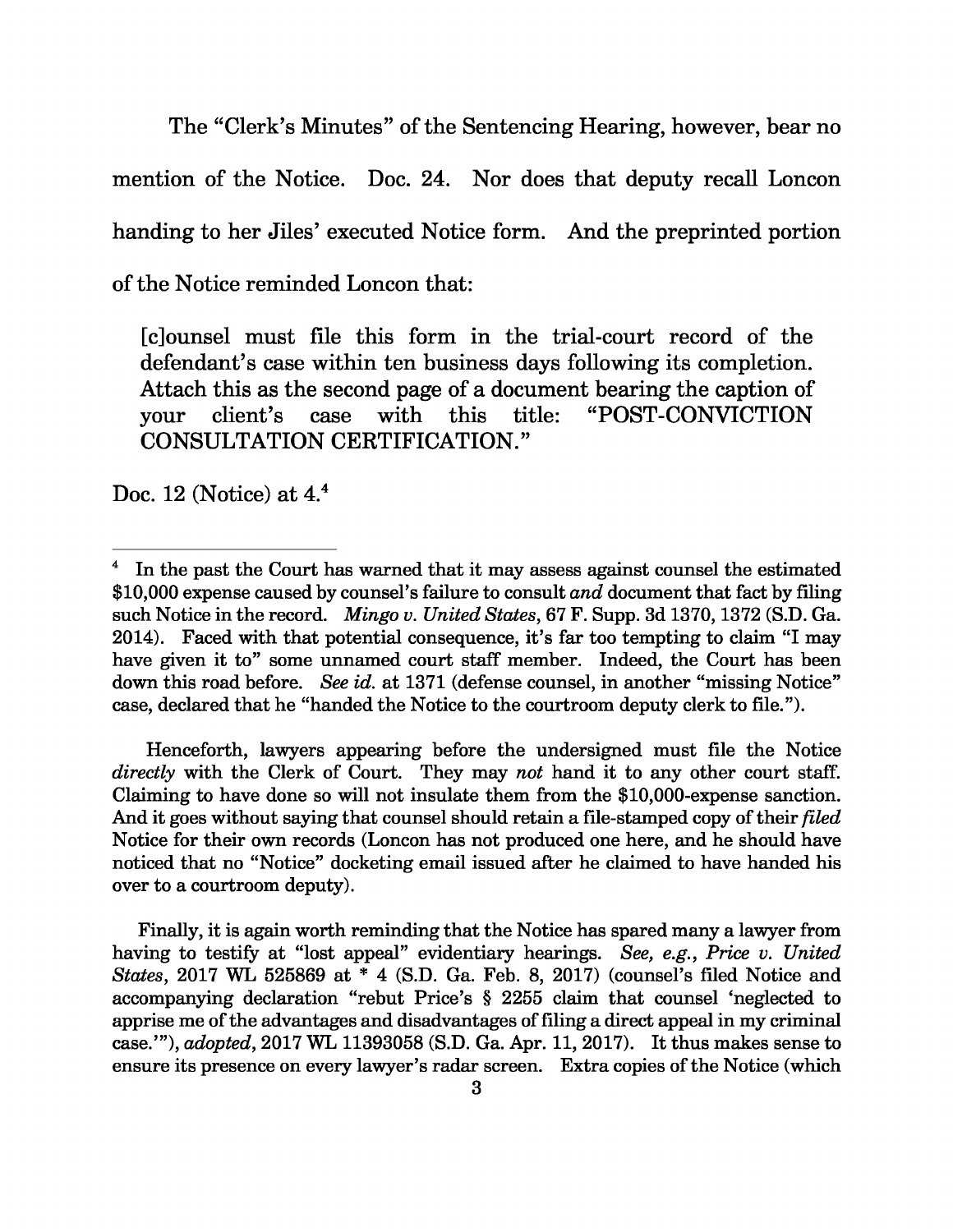Meanwhile, it costs movants like Jiles nothing to file a § 2255 motion (since it's a *motion* in a criminal case, there is no fee),<sup>5</sup> and it is far too easy to casually lie about such matters. Hence, the Court has routinely elicited written declarations from such movants ahead of any evidentiary hearing. *See Mingo v. United States* , 2014 WL 5393575 (S.D. Ga. Oct. 23, 2014) (sending movant a special 28 U.S.C. § 1746 Declaration form for him to "affirm or rebut" his appointed lawyer's assertions on his claim that counsel ignored his directive to file an appeal), cited in *Marshall v. United States*, 2015 WL 3936033 at \* 2 (S.D. Ga. June 26, 2015) ("It is this Court's practice to request sworn affidavits or 28 U.S.C. § 1746 Declarations from allegedly errant lawyers and movants before a hearing.").

is also on the Court's website) should also be available in the courtroom. This Court also sends a copy of the Notice upon counsel's first appearance. *See* doc. 12 (Loncon's notice). Courtroom deputies can "Minute Order" document each lawyer's receipt of the Notice at sentencing. And nothing stops prosecutors (who also must have their time consumed at such evidentiary hearings) from stepping across the aisle and handing a copy of the Notice to defense counsel.

<sup>&</sup>lt;sup>5</sup> "What has been happening in 'lost Notice' cases  $\dots$  is that the guilty-plea convicted defendant gets sentenced, and then is free to examine the record and spot a missing Notice. Later, at no cost to him (there is no filing fee for § 2255 motions), he may file a § 2255 motion claiming he wanted to appeal but his lawyer ignored him." *Mingo*, 67 F. Supp. 3d at 1372 n. 3, quoted in *Bing v. United States* , 2015 WL 4092699 at \* 1 (S.D. Ga. July 6, 2015)).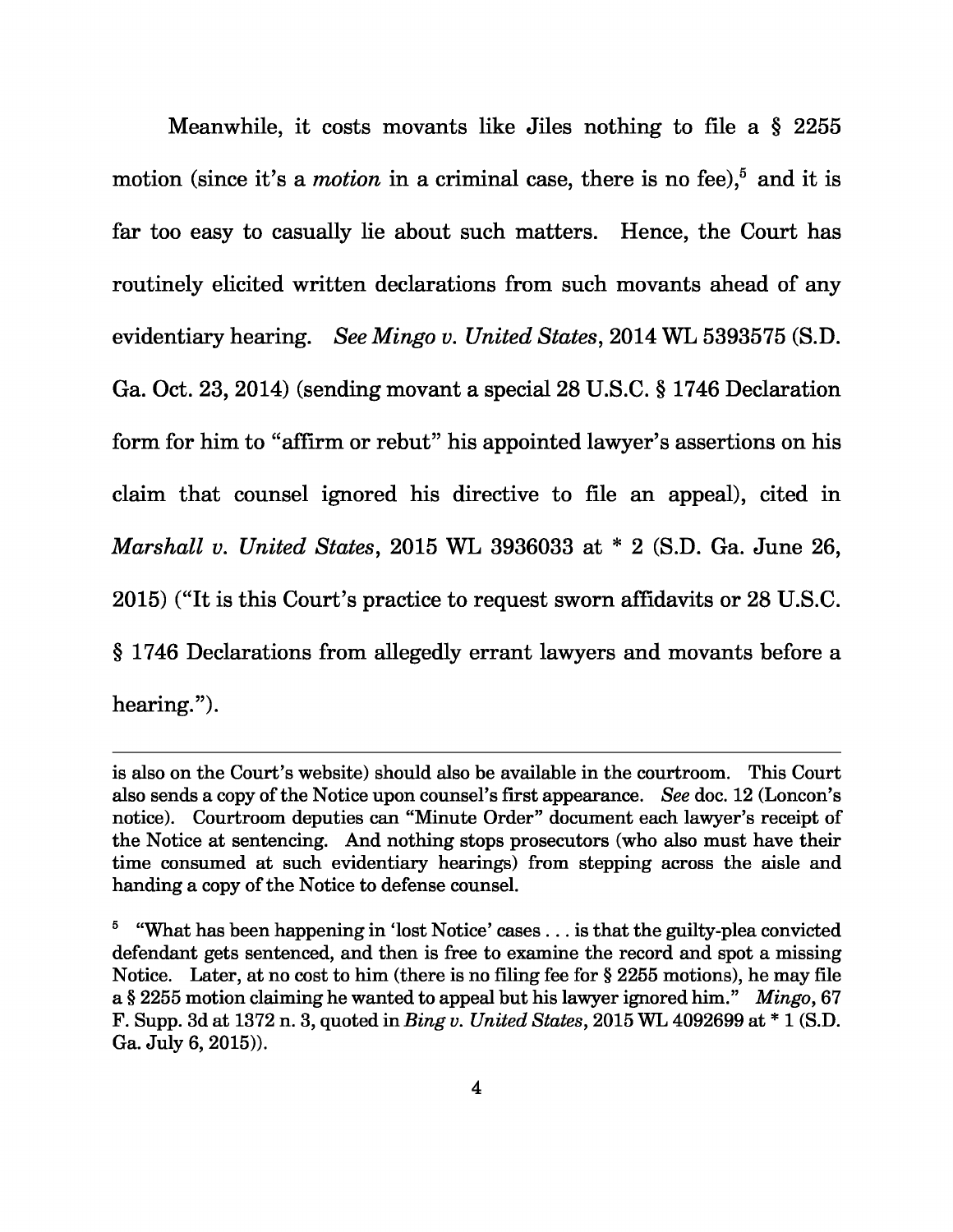It thus directed Jiles to affirm or rebut each and every paragraph of

Loncon's Declaration.<sup>6</sup> Jiles v. United States, 2017 WL 1536488 at \* 3

(S.D. Ga. Apr. 27, 2017). Here is his written response, in its entirety:

I stated that I told my Plea Lawyer Mr. Loncon prior to my sentencing hearing and after the hearing that I wanted to appeal my sentence, especially the enhance sentence based on what I believe to be unqualifying prior convictions, among other things.

Mr. Loncon told me that he would get back with me on the issue of an appeal. In opposite Mr. Loncon never consulted with me on the issue of an appeal. He never visited the Chatham County Jail (see visitation log). I never signed any documentation stating that I voluntarily waived my rights to a first appeal nor did I tell Mr. Loncon I did not want to appeal my sentence. I never heard from attorney Loncon after my conviction and sentencing and I expressly told him I wanted to appeal.

Doc. 40 at 1-2 (unedited).

<sup>6</sup>In *Mingo*, the Court considered defense counsel's affidavit about a similar lost appeal claim. Counsel swore to facts adverse to § 2255 movant Mingo. *Mingo*, 2014 WL 4926278 at  $*$  1. The Court directed Mingo to rebut that on a § 1746 Declaration form. It also warned him that it would tolerate no perjury. Rather than comply, he moved to dismiss his case, and it was promptly granted. *Mingo v. United States* , CR612-018, docs. 1082, 1083 & 1088 (S.D. Ga. 2014); *see also Williams v. United States*, CV616-063, doc. 4 (S.D. Ga. June 20, 2016) ("Evidently heeding the Court's perjury warning, *Williams v. United States* , 2016 WL 3194368 at \* 2 (S.D. Ga. June 6, 2016), Willie Williams moves the Court to dismiss his 28 U.S.C. § 2255 motion. CR614-001, doc. 128. The motion should be GRANTED."); *Marshall v. United States*, 2015 WL 3936033 at \* 2 (S.D. Ga. 2015) (also ordering supplemental statements subject to perjury); *Watson v. United States* , 2016 WL 3581938 at \*2 n. 1 (S.D. Ga. June 27, 2016); *id.* at \* 1 (rejecting his *Mingo* Statement explanation and advising dismissal), *adopted*, 2016 WL 5723673 (S.D. Ga. Sept. 29, 2016), cited in *Garrett v. United States*, 2017 WL 810294 at \* 3 (S.D. Ga. Feb. 2, 2017).